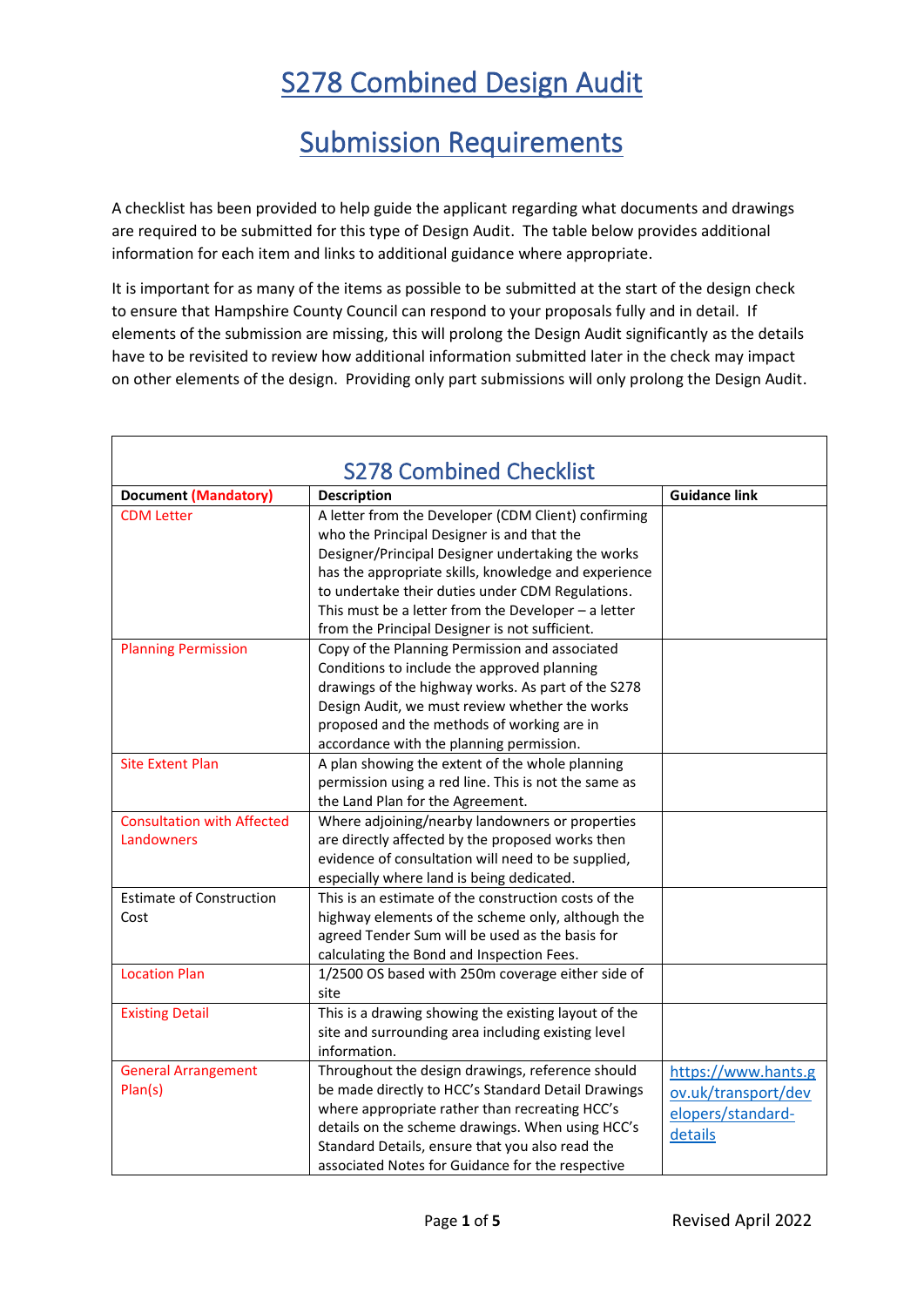| <b>S278 Combined Checklist</b> |                                                                                        |                        |
|--------------------------------|----------------------------------------------------------------------------------------|------------------------|
| <b>Document (Mandatory)</b>    | <b>Description</b>                                                                     | <b>Guidance link</b>   |
|                                | details to ensure that you are applying the                                            |                        |
|                                | detail/options correctly.                                                              |                        |
| <b>Land Plan</b>               | Land Plan at 1/500 scale showing extent of existing                                    | https://www.hants.gov  |
|                                | Highway and development land for dedication                                            | .uk/transport/searches |
|                                | (coloured orange for appending to Agreement) and                                       | rightscharges/highway  |
|                                | any easements for drainage, lighting or structures.                                    | extent                 |
|                                | To include HCC colours featuring chainages, surface                                    |                        |
|                                | water drainage, street lighting, arboriculture and                                     |                        |
|                                | structures. Where third party land is required,                                        |                        |
|                                | particularly for visibility splays, this shall be clearly                              |                        |
|                                | indicated on the plan and written proof supplied                                       |                        |
|                                | that the Developer has full control over land in                                       |                        |
|                                | question.                                                                              |                        |
|                                | Requests regarding the location of the Highway                                         |                        |
|                                | Boundary can be submitted using the online form at                                     |                        |
|                                | https://www.hants.gov.uk/transport/searchesrights                                      |                        |
|                                | charges/highwayextent                                                                  |                        |
| Horizontal Alignment Plan(s)   | To include radii, lane widths & dimensions and                                         | https://www.hants.gov  |
|                                | visibility splays/sight lines. Street Lighting and                                     | uk/transport/develop   |
|                                | arboriculture features to be shown on this plan.                                       | ers/technical-guidance |
|                                | Refer to the Technical Guidance Notes.                                                 |                        |
| Swept Path Plot(s)             | Swept path plots are to include as appropriate the                                     |                        |
|                                | following vehicles. Vehicle tracking speeds MUST be                                    |                        |
|                                | annotated next to each vehicle manoeuvre. The                                          |                        |
|                                | tracking speed should be appropriate for the                                           |                        |
|                                | location, with a minimum tracking speed of 10mph.                                      |                        |
|                                | Drawings must clearly show the chassis and the                                         |                        |
|                                | wheel tracking.                                                                        |                        |
|                                | A, Articulated Lorry - 16.48m in length 2.55m in                                       |                        |
|                                | width                                                                                  |                        |
|                                | B, Pantechnicon - 9.57m in length 2.52m in width                                       |                        |
|                                | C, Large Family Car - 4.89m in length 1.94m in width                                   |                        |
|                                | D, Single Decker Bus - 12.00m in length 2.55m in                                       |                        |
|                                | width (for bus routes only)                                                            |                        |
|                                | E, Super Large Refuse Vehicle - 11.20m in length,                                      |                        |
|                                | 2.53m in width                                                                         |                        |
| Drainage Details               | Drawings required if not included on GA. To include                                    | https://www.hants.gov  |
| <b>Drainage Calculations</b>   | gully positions and connections, pipe sizes, invert                                    | .uk/transport/develop  |
| 3rd Party Drainage             | levels, cover levels, gradients, manhole and                                           | ers/technical-guidance |
| Agreements                     | soakaway details & schedules, soakage/infiltration                                     |                        |
|                                | tests, hydrobrakes, petrol interceptors, attenuation,                                  |                        |
|                                | connections to outfalls and any other SuDS features.                                   |                        |
|                                | A separate drawing showing the impermeable areas                                       |                        |
|                                | used for the hydraulic model/calculations - including<br>contours and gully positions. |                        |
|                                | Also provide Calculation sheets of the drainage                                        |                        |
|                                | design or print outs from a Drainage Design Software                                   |                        |
|                                | Program (if WinDes then the model should be                                            |                        |
|                                | submitted with the printouts). This shall include                                      |                        |
|                                | assessment of the downstream network/outfall.                                          |                        |
|                                | Any licences or agreements should be submitted and                                     |                        |
|                                | consultations with Water Authorities or Environment                                    |                        |
|                                | Agency should also be submitted. Where drainage                                        |                        |
|                                | and/or utilities cross, calculations to demonstrate                                    |                        |
|                                | that a pipe clash check has been undertaken. Refer                                     |                        |
|                                | to Technical Guidance Note TG8 Drainage                                                |                        |
|                                |                                                                                        |                        |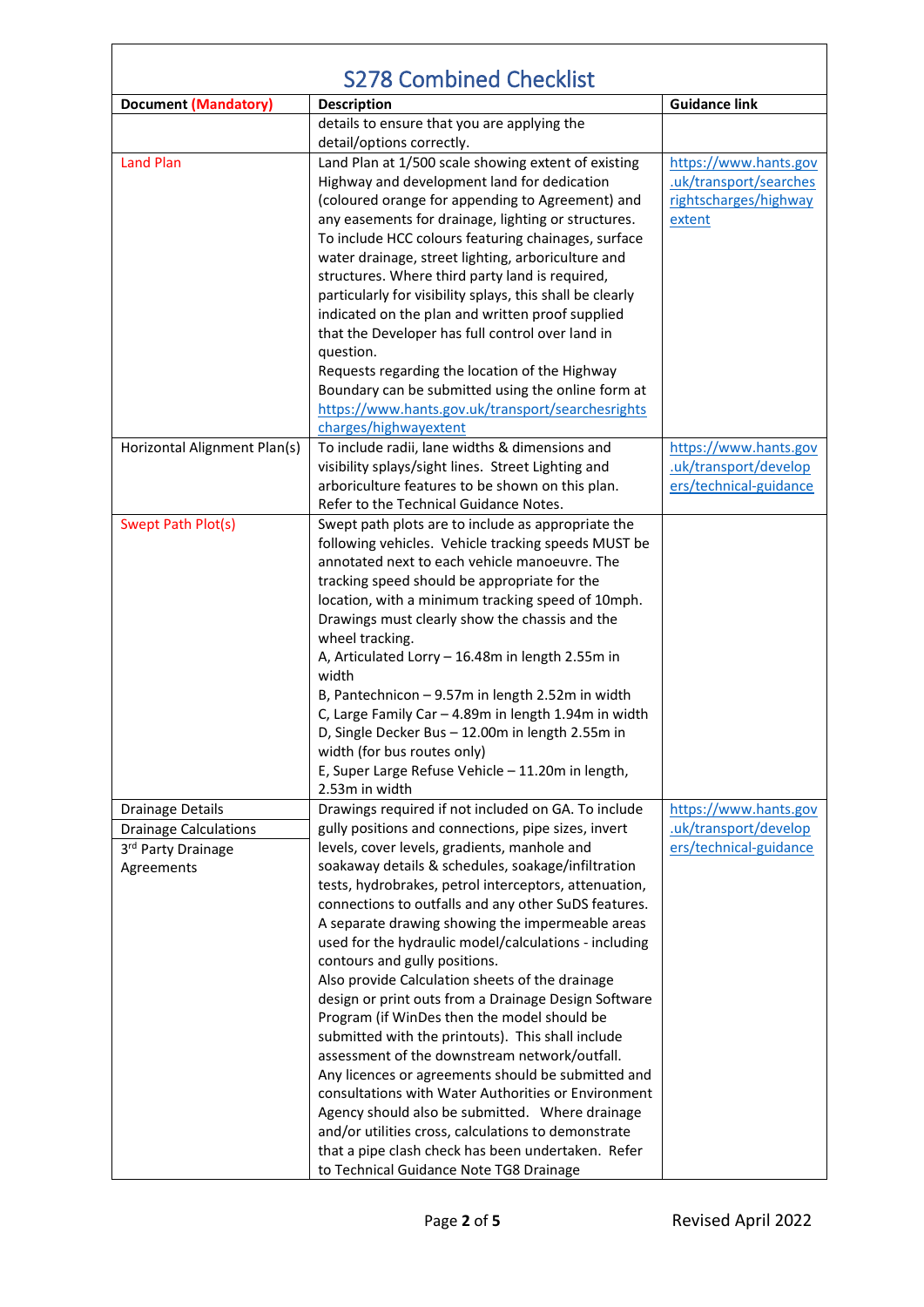| <b>S278 Combined Checklist</b>      |                                                        |                        |  |
|-------------------------------------|--------------------------------------------------------|------------------------|--|
| <b>Document (Mandatory)</b>         | <b>Description</b>                                     | <b>Guidance link</b>   |  |
| Traffic Signs & Road                | Required if not included on GA. To include sign face   | https://www.hants.gov  |  |
| Markings                            | sizes, x-heights/dimensions, mounting heights,         | .uk/transport/develop  |  |
|                                     | details of posts, lighting arrangements etc. Refer to  | ers/technical-guidance |  |
|                                     | Technical Guidance Note TG12 Signs and Bollards        |                        |  |
| <b>Vertical Alignment</b>           | Long Sections with VA, transverse sections, vertical   | https://www.hants.gov  |  |
|                                     | visibility sections, contour plots. Refer to Technical | .uk/transport/develop  |  |
|                                     | Guidance Note TG1.                                     | ers/technical-guidance |  |
| <b>Street Lighting Design</b>       | Refer to Technical Guidance Note TG13 Street           | https://www.hants.gov  |  |
|                                     |                                                        | .uk/transport/develop  |  |
|                                     | Lighting                                               | ers/technical-guidance |  |
| <b>Street Lighting RTMA File</b>    | Refer to Technical Guidance Note TG13 Street           | https://documents.han  |  |
|                                     |                                                        |                        |  |
|                                     | Lighting                                               | ts.gov.uk/transport/TG |  |
|                                     |                                                        | 13TechnicalGuidanceN   |  |
|                                     |                                                        | ote-StreetLighting.pdf |  |
| <b>Street Lighting Calculations</b> | Refer to Technical Guidance Note TG13 Street           | https://documents.han  |  |
| (with designer's                    | Lighting                                               | ts.gov.uk/transport/TG |  |
| narrative/commentary and            |                                                        | 13TechnicalGuidanceN   |  |
| including calcs for any             |                                                        | ote-StreetLighting.pdf |  |
| private cables)                     |                                                        |                        |  |
| <b>Street Lighting Hazard</b>       | Refer to Technical Guidance Note TG13 Street           | https://documents.han  |  |
| Assessment                          | Lighting                                               | ts.gov.uk/transport/TG |  |
|                                     |                                                        | 13TechnicalGuidanceN   |  |
|                                     |                                                        | ote-StreetLighting.pdf |  |
| <b>Street Lighting Report</b>       | Refer to Technical Guidance Note TG13 Street           | https://documents.han  |  |
| (including written                  | Lighting                                               | ts.gov.uk/transport/TG |  |
| confirmation that the design        |                                                        | 13TechnicalGuidanceN   |  |
| complies with the Accrual           |                                                        | ote-StreetLighting.pdf |  |
| <b>Required Standards)</b>          |                                                        |                        |  |
| <b>Street Lighting Layout</b>       | Showing any existing and any proposed                  | https://documents.han  |  |
| <b>Drawings and Specification</b>   | trees/planting. Refer to Technical Guidance Note       | ts.gov.uk/transport/TG |  |
| (including any illuminated          | TG13 Street Lighting                                   | 13TechnicalGuidanceN   |  |
| signs and/or special                |                                                        | ote-StreetLighting.pdf |  |
| columns).                           |                                                        |                        |  |
| <b>Street Lighting - Existing</b>   | Refer to Technical Guidance Note TG13 Street           | https://documents.han  |  |
| inventory information               | Lighting                                               | ts.gov.uk/transport/TG |  |
| (including confirmation of          |                                                        | 13TechnicalGuidanceN   |  |
| LV supply network owner)            |                                                        | ote-StreetLighting.pdf |  |
| <b>Roundabout Entry Path</b>        | As the GA drawing will show the vehicle and            | https://www.hants.gov  |  |
| <b>Deflection &amp; Geometry</b>    | pedestrian visibility splays, it is recommended for    | uk/transport/develop   |  |
|                                     | clarity purposes that if the design includes a         | ers/technical-guidance |  |
|                                     | roundabout, that a separate layout drawing is          |                        |  |
|                                     | provided detailing the roundabout geometry             |                        |  |
|                                     | including entry widths and deflections. Refer to       |                        |  |
|                                     | Technical Guidance Note TG1 Alignment                  |                        |  |
| <b>Pavement Design and</b>          | To include coring plan and results, skid tests, tie-in | https://www.hants.gov  |  |
| <b>Details</b>                      | details, thicknesses and specification of the layers.  | uk/transport/develop   |  |
|                                     | Refer to Technical Guidance Note TG6 Pavement          | ers/technical-guidance |  |
|                                     | Design. If any High Friction Special Surfacing is      |                        |  |
|                                     | proposed, the details shall be included (either on the |                        |  |
|                                     | GA or pavement drawings. A thorough justification      |                        |  |
|                                     | for its use must also be provided.                     |                        |  |
| Geotechnical Site                   | Refer to Technical Guidance Note TG5 Geotechnical      | https://www.hants.gov  |  |
| Investigation                       | <b>Investigation and Testing Requirements</b>          | .uk/transport/develop  |  |
|                                     |                                                        | ers/technical-guidance |  |
| Earthworks Design                   | Include any earthwork construction details including   |                        |  |
|                                     | calculations and specifications for any earthworks     |                        |  |
|                                     | design.                                                |                        |  |

<u> 1989 - Johann Barn, mars eta biztanleria (</u>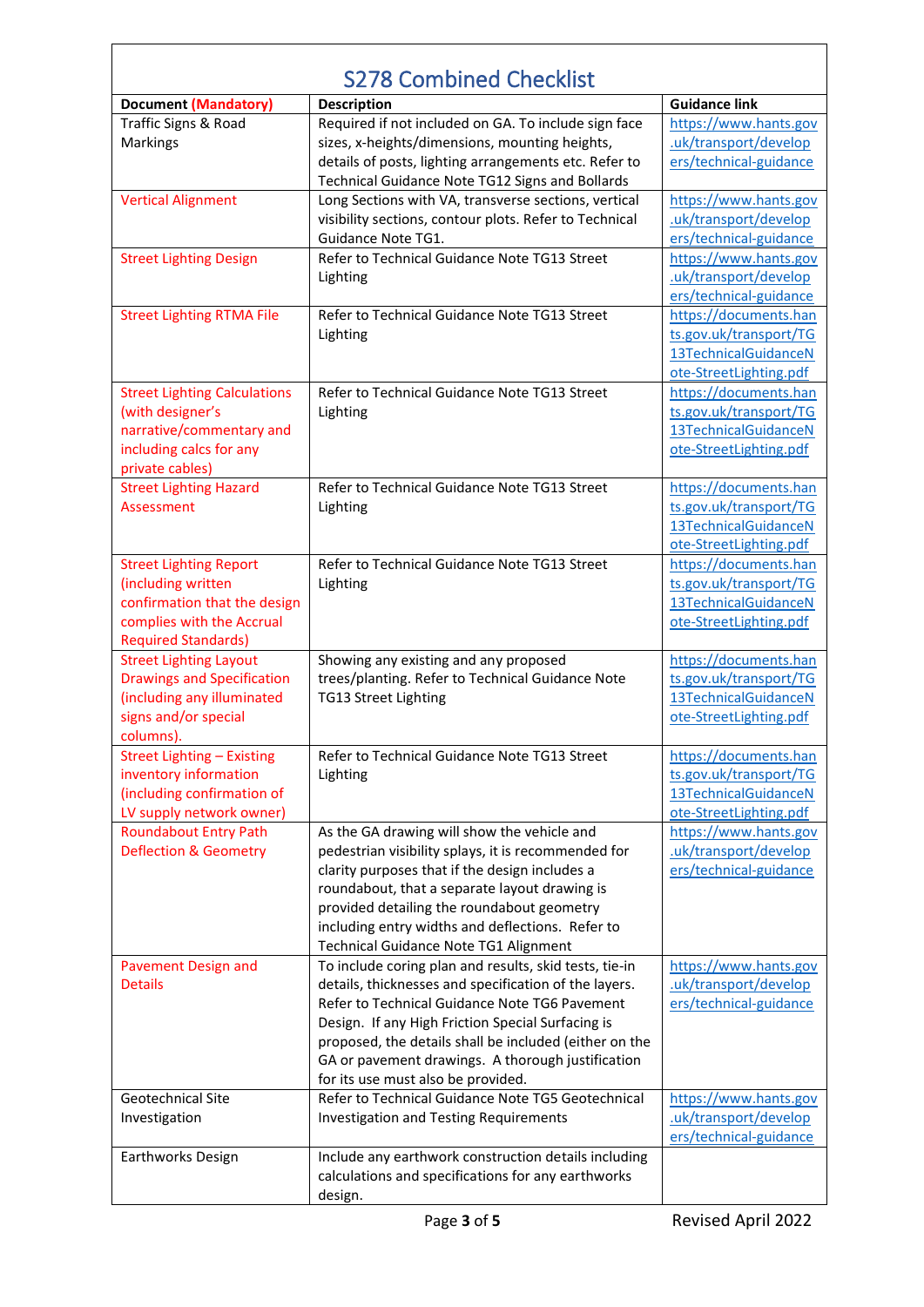| <b>S278 Combined Checklist</b>        |                                                                                                           |                               |
|---------------------------------------|-----------------------------------------------------------------------------------------------------------|-------------------------------|
| <b>Document (Mandatory)</b>           | <b>Description</b>                                                                                        | <b>Guidance link</b>          |
| Passenger Transport                   | Where passenger transport facilities are affected                                                         | https://documents.han         |
| <b>Facilities</b>                     | then the passenger transport provider will need to                                                        | ts.gov.uk/transport/TG        |
|                                       | be consulted. Refer to Technical Guidance Note TG9                                                        | 9TechnicalGuidanceNo          |
|                                       | Public Transport Infrastructure (inc Bus Stops,                                                           | te-                           |
|                                       | Shelters, RTPI)                                                                                           | PublicTransportInfrastr       |
|                                       |                                                                                                           | ucture.pdf                    |
| Cycle & Pedestrian Facilities         | If not covered by GA and Horizontal Alignment. Refer                                                      | https://democracy.han         |
|                                       | to Technical Guidance Note TG10 Footways /                                                                | ts.gov.uk/documents/s         |
|                                       | Cycleways / Shared Surfaces                                                                               | 25494/Report.pdf              |
| <b>Works Contract</b>                 | HCC Model Specification available on request                                                              |                               |
| Specification                         |                                                                                                           |                               |
| <b>Collision Risk Assessment</b>      | All schemes must be accompanied with a collision                                                          | https://www.hants.gov         |
|                                       | risk assessment to demonstrate that the proposed                                                          | .uk/transport/develop         |
|                                       | design addresses the collision risks adequately. Refer                                                    | ers/technical-guidance        |
|                                       | to Technical Guidance Note TG14 Collision Risk<br>Assessment, VRS & Passive Street Furniture              |                               |
| <b>Walking, Cycling and Horse-</b>    | Refer to GG 142 and Technical Guidance Note TG19                                                          | https://www.hants.gov         |
| <b>Riding Assessment &amp; Review</b> | Walking, Cycling and Horse-Riding Assessment &                                                            | .uk/transport/develop         |
|                                       | Review                                                                                                    | ers/technical-guidance        |
| <b>Arboricultural Report (All</b>     | If any highway trees or planting are affected by the                                                      | https://www.hants.gov         |
| the information listed below          | proposals then an Arboriculture Report will be                                                            | .uk/transport/develop         |
| is mandatory but can be               | required along with protection methods to be                                                              | ers/technical-guidance        |
| packaged as one report)               | undertaken during the Works. This includes any tress                                                      |                               |
| Arboricultural Impact                 | or planting adjacent to the Highway where the roots                                                       |                               |
| Assessment                            | may be affected by the proposals                                                                          |                               |
| <b>Arboricultural Drawings</b>        | Refer to Technical Guidance Note TG15 Trees,                                                              |                               |
| including details of ground           | Landscape & Ecology                                                                                       |                               |
| prep, planting specification          |                                                                                                           |                               |
| and maintenance                       |                                                                                                           |                               |
| Tree Protection Plan(s)               |                                                                                                           |                               |
| Arboricultural Method                 |                                                                                                           |                               |
| Statement<br>Arboricultural Soil      |                                                                                                           |                               |
| <b>Assessment Report</b>              |                                                                                                           |                               |
| <b>Speed Check Data</b>               | Measurement of 85%ile vehicle speed including                                                             | https://documents.han         |
|                                       | evidence of weather (wet/dry) during the                                                                  | ts.gov.uk/highways/TG         |
|                                       | measurement period. Refer to Technical Guidance                                                           | 3TechnicalGuidanceNo          |
|                                       | Note TG3.                                                                                                 | te-                           |
|                                       |                                                                                                           | <b>StoppingSightDistances</b> |
|                                       |                                                                                                           | andVisibilitySplays.pdf       |
| <b>Collision History Plot and</b>     | This is a location plot of accidents over the previous                                                    |                               |
| <b>Associated Analysis</b>            | five-year period together with their type for a radius                                                    |                               |
| (previous five years)                 | of 250m from the edges of the proposed works.                                                             |                               |
|                                       | Furthermore, an analysis of the accidents stating                                                         |                               |
|                                       | trends that are addressed by the proposals or that<br>could be exacerbated shall be identified. To obtain |                               |
|                                       | accident statistics contact RPU IMU Records Analyst,                                                      |                               |
|                                       | Collision Records, Hampshire Constabulary, P.O. Box                                                       |                               |
|                                       | 421, Winchester, Hampshire, SO23 7WZ. Tel: 01962                                                          |                               |
|                                       | /871124. TraffWeb may be used to establish                                                                |                               |
|                                       | whether any accidents have occurred. However, if                                                          |                               |
|                                       | accidents have occurred then the full report from                                                         |                               |
|                                       | the police must be sought followed by the analysis of                                                     |                               |
|                                       | the accident types/location etc.                                                                          |                               |
| Departures or Relaxation's            | Any Departures from Standard must be submitted in                                                         | https://documents.han         |
| from Standards                        | Word format as part of this process. Refer to                                                             | ts.gov.uk/transport/TG        |
|                                       | Technical Guidance Note TG17 Departures from                                                              | 17TechnicalGuidanceN          |

<u> 1980 - Johann Barn, mars ann an t-Amhain Aonaich an t-Aonaich an t-Aonaich ann an t-Aonaich ann an t-Aonaich</u>